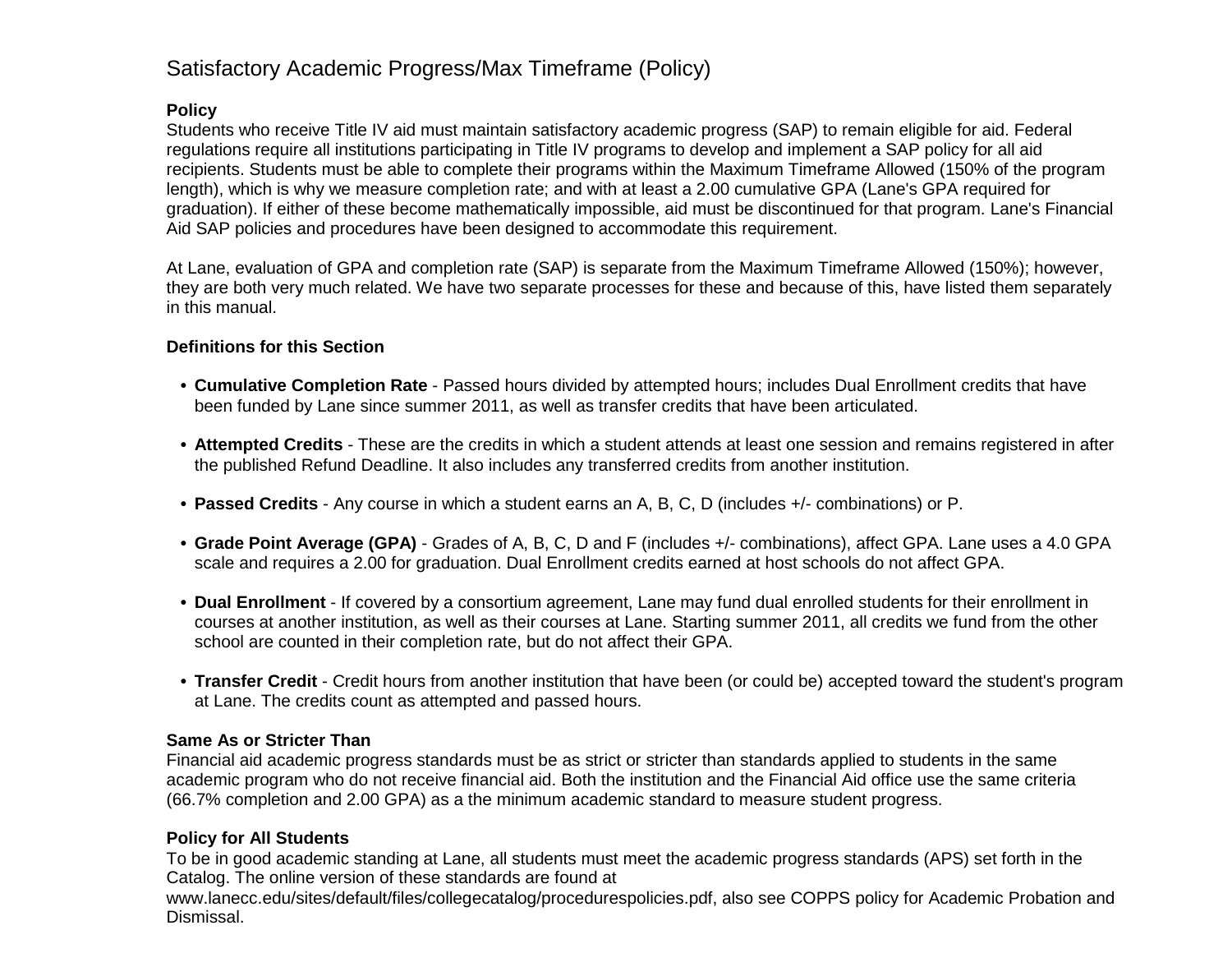#### **Prior Academic Performance**

All students who apply for financial aid at Lane must have their academic history reviewed to determine if their prior academic performance meets standards. All students are considered to be in Good Standing for financial aid purposes unless:

- The student has a SAP standing of FA Suspension or Probation in Banner.
- **•** The student has been dismissed from Lane per the institutional APS Policy.

Students who have a prior SAP suspension, must complete the appeal process to be reinstated. If student did not meet SAP prior to the federal regulation changes of 2011 the SAP evaluation will be based on current federal regulations.

#### **Frequency of SAP Evaluation**

The Financial Aid office evaluates SAP for all financial aid recipients at the end of every term. All periods of the student's enrollment count toward this SAP evaluation, even the periods in which the student did not receive aid. After grades post, we check cumulative completion rate and cumulative GPA. Students must meet the following requirements in order to meet SAP:

- 66.7% cumulative completion rate
- 2.0 cumulative GPA (after 17 + attempted credits)

At the end of each payment period (term), a new SAP Status is assigned:

- Good Standing: The student met both the completion rate and GPA requirement. He/she is eligible to receive grants, work study and loans.
- Warning: SAP status assigned to a student who failed to meet SAP requirements immediately following a Good Standing status. He/she is eligible to receive grants, work study and loans. However, must raise his/her GPA and/or completion rate to good standing within one term to avoid FA Suspension the following term.
- FA Suspension: SAP status assigned to a student who failed to meet SAP requirements immediately following a Warning or Probation status. These students are not eligible for aid until they resolve their status via the appeal process.
- Appeal Pending: SAP status assigned to a student who needs to provide additional information to complete their appeal.
- Appeal Approved on Probation: SAP status assigned to a student who failed to meet SAP requirements and who successfully appealed and had their eligibility reinstated. This status is manually assigned as the result of an approved appeal and functions the same as Warning (i.e. student is eligible for aid for the term, but must raise their completion rate and/or GPA to minimum standards to avoid a subsequent FA Suspension).
- Appeal Denied: SAP status assigned to a student who failed to provide adequate documentation to support their circumstances or it was not considered extenuating. Typically, the student will need to complete 6 credits using their own resources and appeal once the grades are posted.

#### **Appeal to Reinstate**

To resolve a FA Suspension status, a student must appeal to be reinstated. Students are required to submit an explanation of the circumstances that prevented them from meeting SAP requirements, as well as, identify how those circumstances and/or barriers have been resolved, so that the same circumstances will not be repeated. An explanation is required for the last two terms where the student did not complete 100% of the courses they attempted and/or they earned a term GPA of less than a 2.0. Documentation is required for circumstances that can be reasonably documented, as is a signature.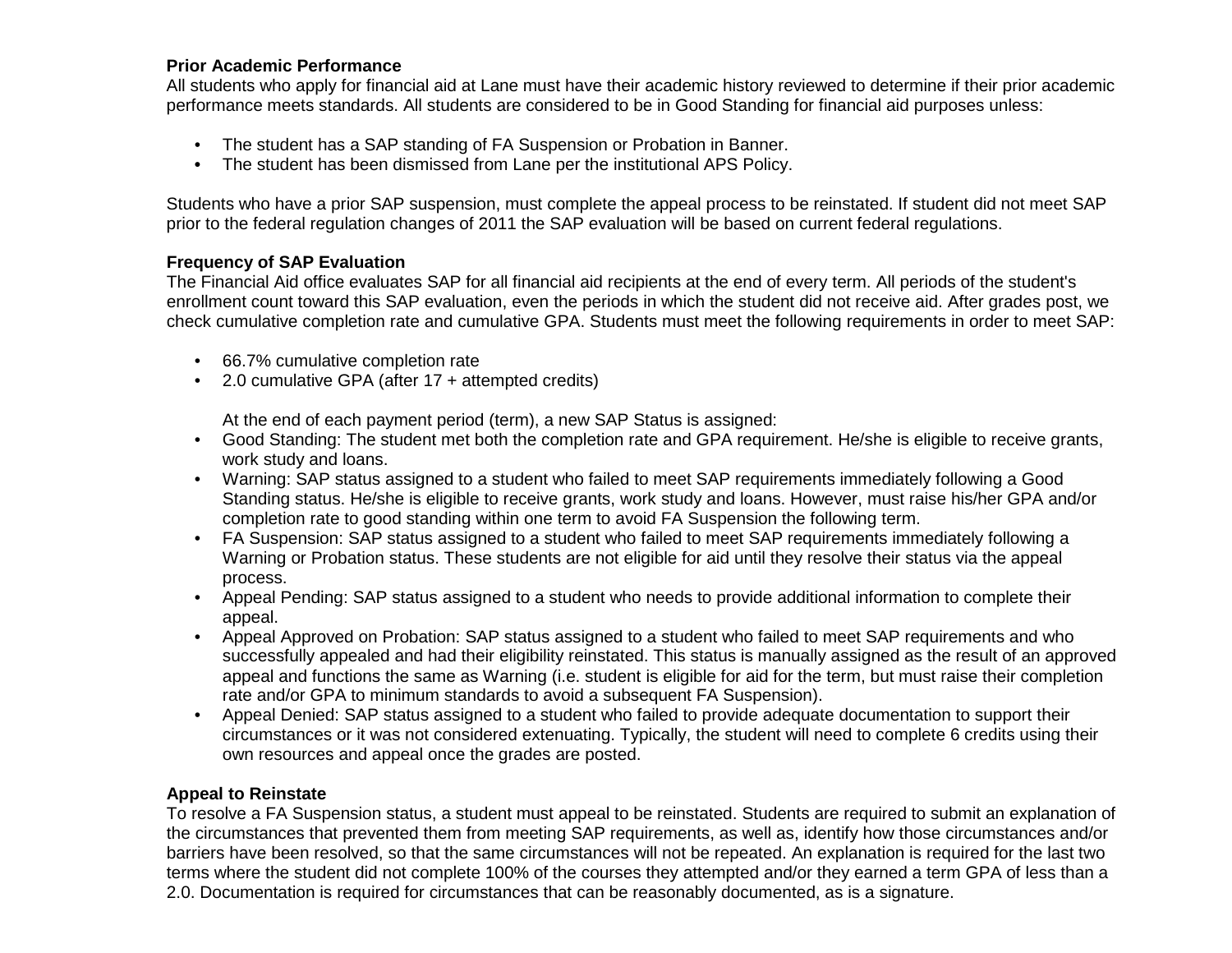### **Criteria for Approval**

A student may be reinstated if:

- A student can complete their program within the 150% Maximum Timeframe or has an approved MT extension.
- After being reinstated onto Probation status, they complete 100% of the classes they attempt with a 2.0 or higher, even though they may not be meeting cumulative requirements. Note: meeting this criterion does not guarantee approval.
- The student receives a grade change that sufficiently improves their status. The SAP status will be changed to the status that would have been appropriate had the current grade been posted at the time SAP was originally calculated.
- If they identify barriers to their success or had circumstances affecting their academic progress that were of sufficient duration and intensity, were beyond their control, and not part of a recurring pattern. (We may not consider future appeals related to the same circumstances.) Examples of circumstances that may be approved include:
- Medical/psychological illness that prevented completion of coursework
- Major illness or death in the immediate family that required extensive absence
- Other family emergencies that prevented completion of coursework

Documentation of circumstances is required for any circumstance that can be reasonably documented. The documentation must be relevant to the terms the student did not meet SAP requirements (i.e. did not complete 100% of their courses and/or their term GPA fell below 2.0 leading up to the disqualification). Examples of documentation are statements from an objective third party such as health care providers, crisis counselors or social workers, police reports, obituaries, and/or court reports. In most cases, notes from family members or friends are not considered adequate documentation.

## **Reasons for Denial**

A student who does not meet the criteria for approval will have their appeal denied. Except in the case when a student cannot finish their degree within the maximum timeframe with a 2.0 GPA, FA will inform the student of the steps required to regain eligibility. In many cases, we will ask the student to prove they can be academically successful by completing 6 credits toward their program without the benefit of financial aid before we will consider reinstating them. Examples of circumstances that may be denied include:

- Inability to complete program within the maximum timeframe with a 2.0 cumulative GPA
- Poor time management
- Issues related to circumstances considered in a prior appeal
- Taking the same steps to ensure academic success that were considered in a prior appeal

# **Proving Success (AKA Making up Credits)**

- A student must provide an appeal with a written statement explaining their situation in order to have the option of making up credits
- Generally, students are asked to make up 6 credits, depending on completion rate and/or number of prior poor terms. Amount required is up to FA Advisor discretion.
- The courses must be completed without financial aid
- The courses do not have to be completed in one term. In most cases, the courses should be taken at Lane Community College
- In most cases, the courses need to be completed with a 2.0 GPA; however, program requirements and/or prior academic performance could result in requiring a higher GPA
- The courses must apply toward student's program, be a required prerequisite, or be a necessary developmental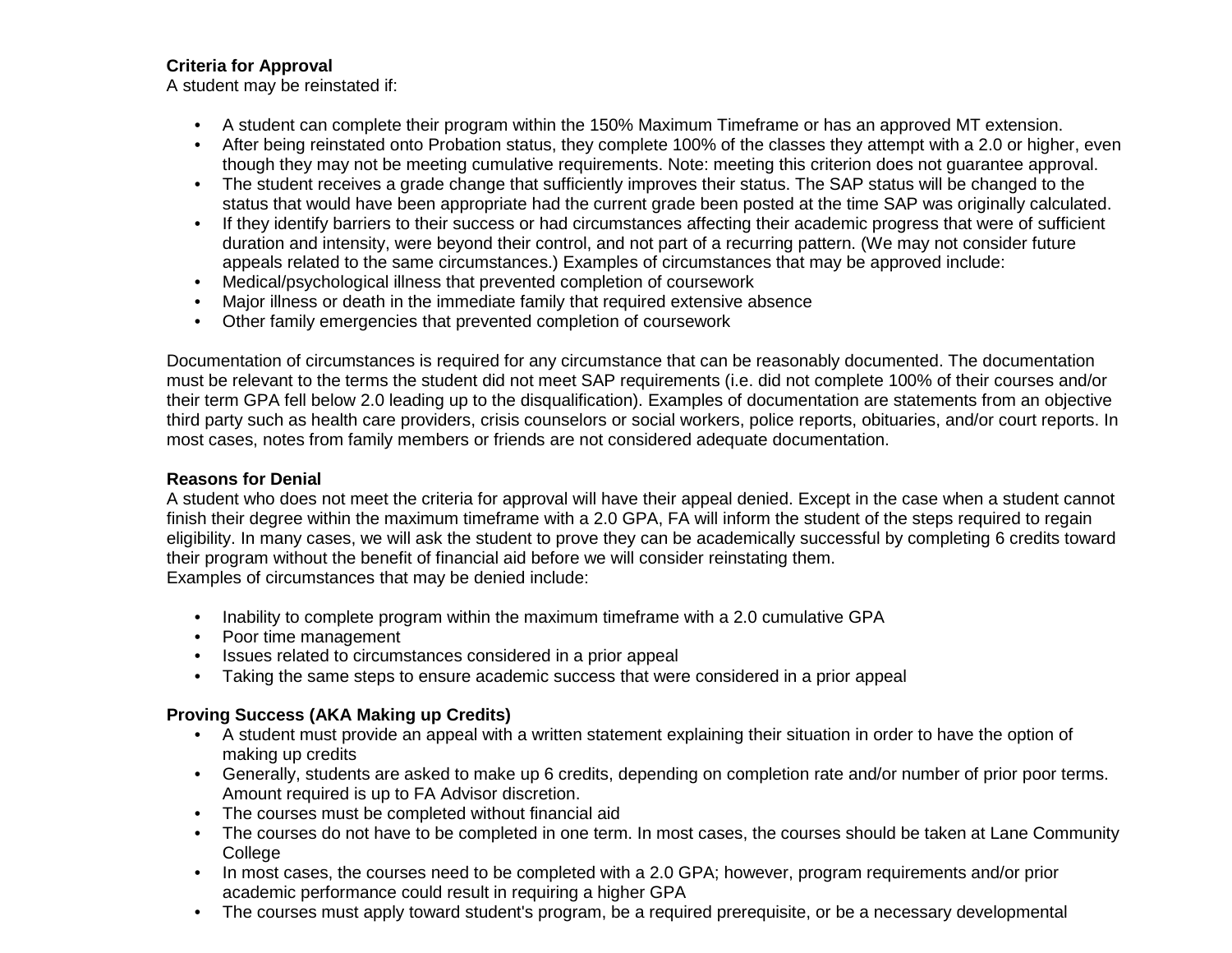course.

- Credits added to the transcript through Credit by Assessment (CBA) or Credit by Exam (CBE) do not prove the student can be successful in the college environment.
- CBA courses reflect on the transcript with a grade followed by an'@'.
- CBE courses reflect on the transcript with a grade followed by a ' -'

## **Maximum Timeframe (AKA 150% Credit Limit)**

The maximum number of credits a student can attempt for completion of a program cannot exceed 150% of the published program length. As soon as it is clear the student cannot finish within this timeframe, they cannot receive further funding for any portion of their program. Exceptions can be made under limited circumstances.

- Published program length can vary with program and catalog year. Values above are based on the shortest program offered at the college for each program type and are used for flagging purposes only.
- The count for attempted credits begins with the students first term and includes all earned, unearned (I, \*, F, NP, U, Y and NC), repeated courses and transfer credits, regardless of whether or not the student received financial aid.
- Credits taken in developmental coursework do not count toward the 150% Maximum Timeframe.
- Credits taken in ESL coursework do not count toward the 150% Maximum Timeframe (nor will they count toward the Developmental Coursework Limitation).

## **Flag & Notification Policy**

- **•** Students are automatically. flagged to complete the appeal process when they are 15 credits or less from reaching the 150% Maximum Timeframe for their shortest declared program.
- Auto processes are run at time of initial FAFSA data load and at the end of every spring term (after grades post).
- Students are manually. flagged to complete the appeal process if it appears they cannot finish their program within the 150% Maximum Timeframe due to a low completion rate and/or taking the wrong courses.
- Students are notified of their right to appeal for extension and/or need to continue without financial aid assistance should they choose not to appeal. Notifications are sent via e-mail. An unsatisfied requirement will also be placed on the portal under Student Requirements for the aid year.

# **Appeal Policy**

To request an extension of the 150% Maximum Timeframe, a student must complete the SAP Appeal form, following the Steps to Appeal Maximum Timeframe.

**•** Incomplete Appeal Submissions - Incomplete appeals will not be processed by the FA Office. Students will be required to submit the appeal in full and the new submission will not be back-dated to the original submission date.

## **Criteria for Approval**

- **•** Must have award eligibility remaining
- Must be enrolled and accepted in a FA eligible program at Lane and be taking courses toward that program. If a student is taking pre-reqs for admission to a limited enrollment program and that program has a competitive admissions process, the student will only qualify for preparatory loan funding for a max of 12 consecutive months if he/she has not taken loans under this provision previously.
- The student identifies circumstances which prevented him/her from completing their program within the 150% Maximum Timeframe. Circumstances which can be considered include: